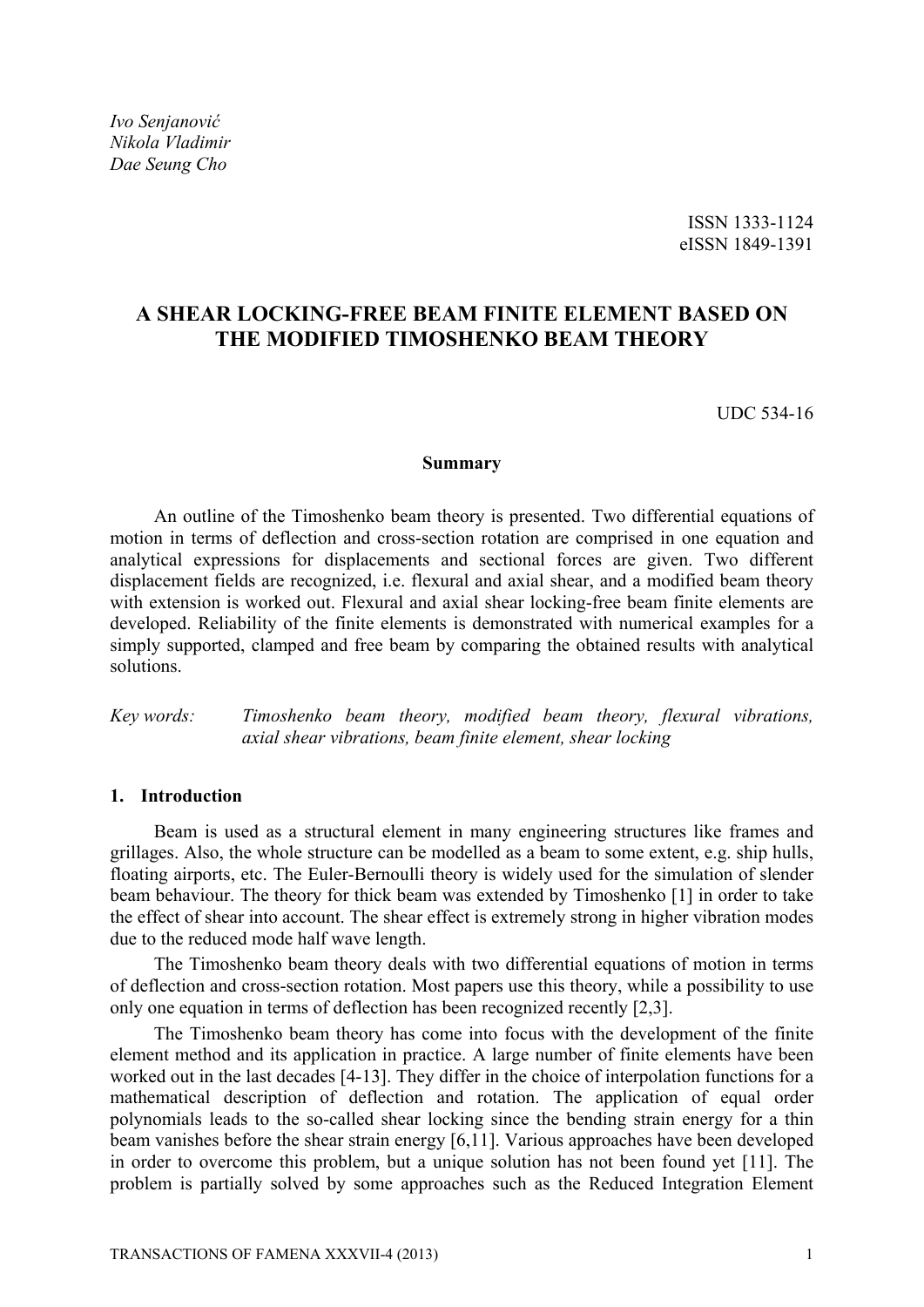(RIE), the Consistent Interpolation Element (CIE), and the Interdependent Interpolation Element (IIE), which are described in [12,13,14].

The above short description of the state of the art has motivated further investigation into this challenging problem. First, a physical aspect of the Timoshenko beam theory is analysed. It is found that actually two different displacement fields are hidden in the beam deflection and rotation, i.e. pure bending with transverse shear on one hand, and axial shear on the other. The latter is analogous to the bar stretching on an axial elastic support. The cross-section rotation and the axial shear slope are treated in the Timoshenko beam theory as one variable since they have the same stiffness in the analytical formulation. Understanding of the beam dynamic behaviour makes the development of modified beam theory possible, which would be as exact as the Timoshenko beam theory.

Based on the modified Timoshenko theory, a two-node beam finite element is developed by taking a static solution for interpolation functions. Also, a beam element is derived for axial shear vibrations. Both elements are shear locking-free. Illustrative examples are given and the obtained results are compared with those obtained in an analytical way.

### **2. Timoshenko beam theory**

#### 2.1 Basic equations

The Timoshenko beam theory deals with the beam deflection and angle of rotation of cross-section, *w* and  $\psi$ , respectively [1]. The sectional forces, i.e. bending moment and shear force, read

$$
M = D\frac{\partial \psi}{\partial x}, \qquad Q = S\left(\frac{\partial w}{\partial x} + \psi\right),\tag{1}
$$

where *D*=*EI* is the flexural rigidity and *S*=*kGA* is the shear rigidity, *A* is the cross-section area and *I* is its moment of inertia, *k* is the shear coefficient, and *E* is Young's modulus and  $G = E / (2(1 + v))$  is the shear modulus. The value of shear coefficient depends on the beam cross-section profile, [15] and [16]. Stiffness properties for a complex thin-walled girder are determined by the strip element method [17].

The beam is loaded with transverse inertia load per unit length, and the distributed bending moment is expressed as

$$
q_x = -m \frac{\partial^2 w}{\partial t^2}, \qquad m_x = J \frac{\partial^2 \psi}{\partial t^2}, \tag{2}
$$

where  $m = \rho A$  is the specific mass per unit length and  $J = \rho I$  is its moment of inertia. The equilibrium of moments and forces

$$
\frac{\partial M}{\partial x} - Q = m_x, \qquad \frac{\partial Q}{\partial x} = -q_x \tag{3}
$$

leads to two differential equations

$$
D\frac{\partial^2 \psi}{\partial x^2} - S\left(\frac{\partial w}{\partial x} + \psi\right) - J\frac{\partial^2 \psi}{\partial t^2} = 0\tag{4}
$$

$$
S\left(\frac{\partial^2 w}{\partial x^2} + \frac{\partial \psi}{\partial x}\right) - m \frac{\partial^2 w}{\partial t^2} = 0.
$$
\n(5)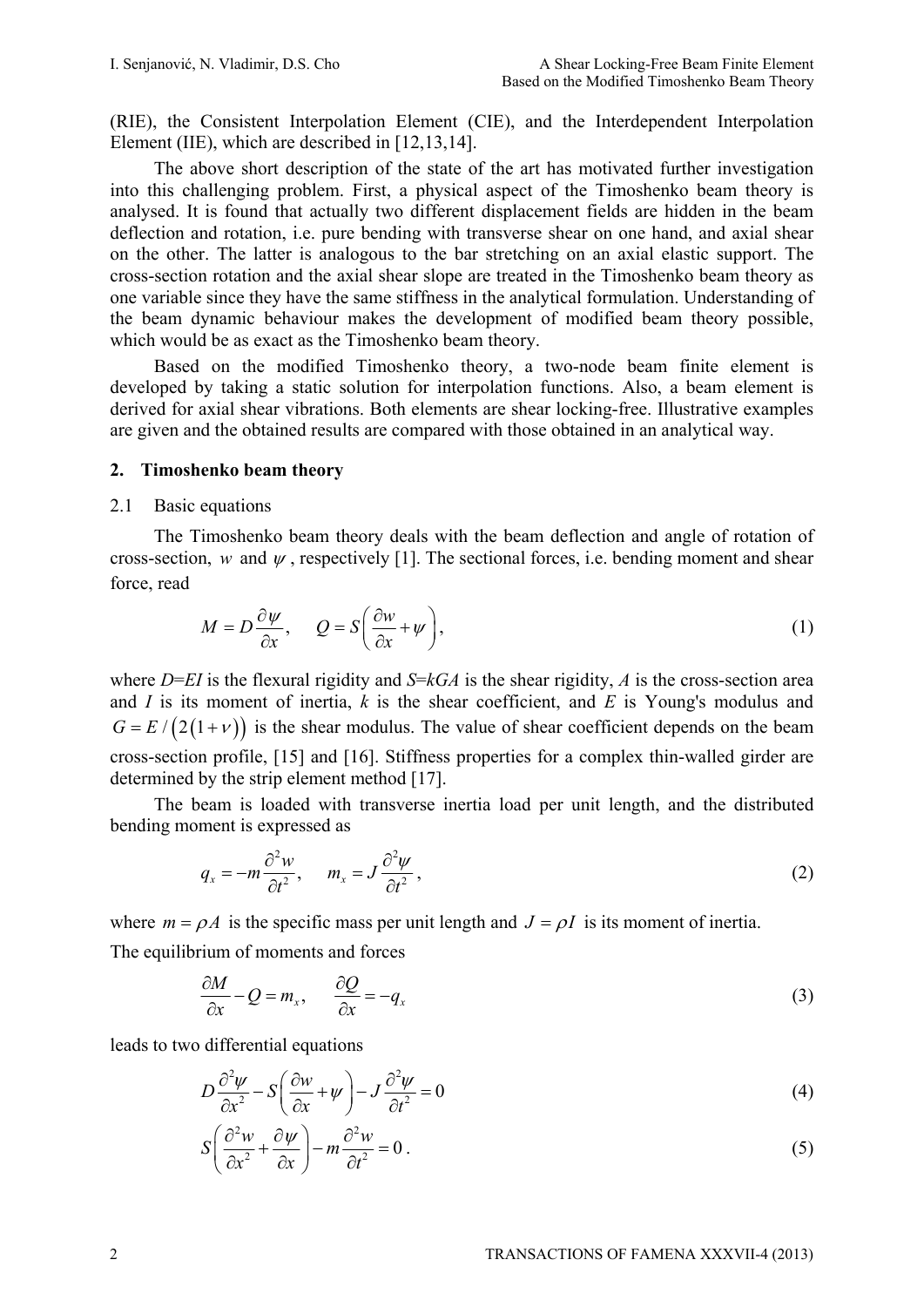From equation (5) one obtains

$$
\frac{\partial \psi}{\partial x} = -\frac{\partial^2 w}{\partial x^2} + \frac{m}{S} \frac{\partial^2 w}{\partial t^2}
$$
(6)

and by substituting (6) into (4) differentiated by *x*, one obtains the beam differential equation of motion

$$
\frac{\partial^4 w}{\partial x^4} - \left(\frac{J}{D} + \frac{m}{S}\right) \frac{\partial^4 w}{\partial x^2 \partial t^2} + \frac{m}{D} \frac{\partial^2}{\partial t^2} \left(w + \frac{J}{S} \frac{\partial^2 w}{\partial t^2}\right) = 0.
$$
\n(7)

Once (7) is solved, the angle of rotation is obtained from (6) as

$$
\psi = -\frac{\partial w}{\partial x} + \frac{m}{S} \int \frac{\partial^2 w}{\partial t^2} dx + f(t), \qquad (8)
$$

where  $f(t)$  is the rigid body motion.

If  $w$  is extracted from (4) and substituted into (5), the same type of differential equation as (7) is obtained for  $\psi$ , and as (8) for  $w$ .

# 2.2 General solution to natural vibrations

In natural vibrations  $w = W \sin \omega t$  and  $\psi = \Psi \sin \omega t$ , and Eqs. (7) and (8) are reduced to the vibration amplitudes

$$
\frac{\mathrm{d}^4 W}{\mathrm{d}x^4} + \omega^2 \left(\frac{J}{D} + \frac{m}{S}\right) \frac{\mathrm{d}^2 W}{\mathrm{d}x^2} + \omega^2 \frac{m}{D} \left(\omega^2 \frac{J}{S} - 1\right) W = 0\tag{9}
$$

$$
\Psi = -\frac{\mathrm{d}W}{\mathrm{d}x} - \omega^2 \frac{m}{S} \int W \mathrm{d}x + C \,. \tag{10}
$$

A solution to (9) can be assumed in the form  $W = Ae^{rx}$  that leads to a biquadratic equation

$$
\gamma^4 + a\gamma^2 + b = 0,\tag{11}
$$

where

$$
a = \omega^2 \left( \frac{J}{D} + \frac{m}{S} \right), \qquad b = \omega^2 \frac{m}{D} \left( \omega^2 \frac{J}{S} - 1 \right). \tag{12}
$$

Roots of (11) read

$$
\gamma = \alpha, -\alpha, i\beta, -i\beta \tag{13}
$$

where  $i = \sqrt{-1}$  and

$$
\alpha = \frac{\omega}{\sqrt{2}} \sqrt{\sqrt{\left(\frac{m}{S} - \frac{J}{D}\right)^2 + \frac{4m}{D\omega^2}} - \left(\frac{m}{S} + \frac{J}{D}\right)}
$$
(14)

$$
\beta = \frac{\omega}{\sqrt{2}} \sqrt{\left(\frac{m}{S} - \frac{J}{D}\right)^2 + \frac{4m}{D\omega^2} + \left(\frac{m}{S} + \frac{J}{D}\right)}.
$$
\n(15)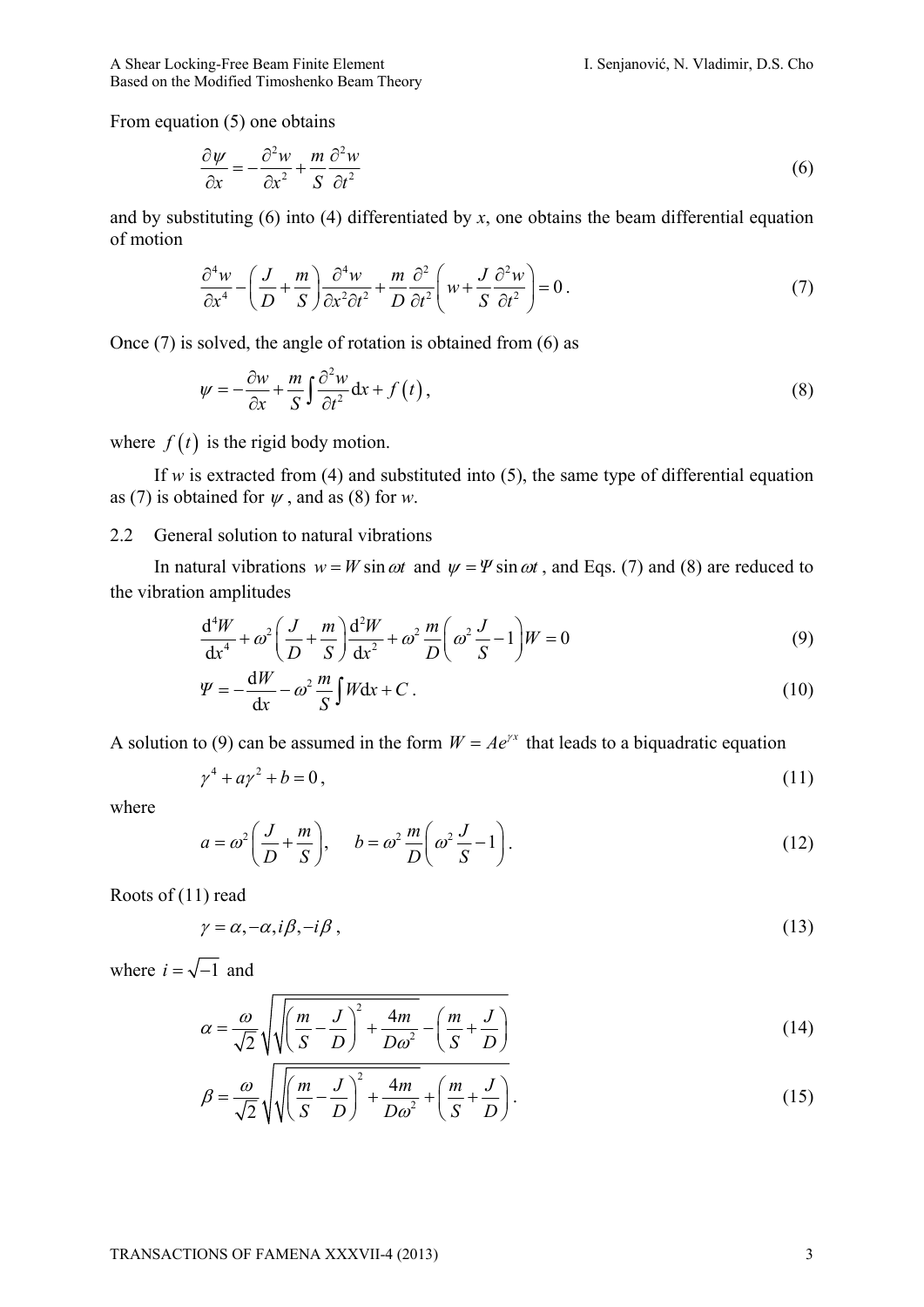Deflection function with its derivatives and the first integral can be presented in the matrix form

$$
\begin{bmatrix}\nW \\
W' \\
W'' \\
W''' \\
W''' \\
\end{bmatrix} = \begin{bmatrix}\n\text{shax} & \text{chax} & \text{sin } \beta x & \text{cos } \beta x \\
\alpha \text{chax} & \alpha \text{shax} & \beta \text{cos } \beta x & -\beta \text{sin } \beta x \\
\alpha^2 \text{shax} & \alpha^2 \text{chax} & -\beta^2 \text{sin } \beta x & -\beta^2 \text{cos } \beta x \\
\alpha^3 \text{chax} & \alpha^3 \text{shax} & -\beta^3 \text{cos } \beta x & \beta^3 \text{sin } \beta x \\
\frac{1}{\alpha} \text{chax} & \frac{1}{\alpha} \text{shax} & -\frac{1}{\beta} \text{cos } \beta x & \frac{1}{\beta} \text{sin } \beta x\n\end{bmatrix}\n\begin{bmatrix}\nA_1 \\
A_2 \\
A_3 \\
A_4\n\end{bmatrix}.
$$
\n(16)

According to the solution to equations (9), (10) and (1), beam displacements and forces read

$$
W = A_1 sh\alpha x + A_2 ch\alpha x + A_3 \sin \beta x + A_4 \cos \beta x \tag{17}
$$

$$
\Psi = -\left[ \left( 1 + \frac{\omega^2 m}{\alpha^2 S} \right) \alpha A_1 ch \alpha x + \left( 1 + \frac{\omega^2 m}{\alpha^2 S} \right) \alpha A_2 sh \alpha x + \left( 1 - \frac{\omega^2 m}{\beta^2 S} \right) \beta A_3 \cos \beta x - \left( 1 - \frac{\omega^2 m}{\beta^2 S} \right) \beta A_4 \sin \beta x \right]
$$
\n(18)

$$
M = -D\left[\left(\alpha^2 + \omega^2 \frac{m}{S}\right)\left(A_1sh\alpha x + A_2ch\alpha x\right) - \left(\beta^2 - \omega^2 \frac{m}{S}\right)\left(A_3\sin\beta x + A_4\cos\beta x\right)\right]
$$
(19)

$$
Q = -\frac{\omega^2 m}{\alpha \beta} \left( \beta A_1 ch \alpha x + \beta A_2 sh \alpha x - \alpha A_3 \cos \beta x + \alpha A_4 \sin \beta x \right). \tag{20}
$$

Relative values of constants  $A_i$ ,  $i = 1, 2, 3, 4$ , are determined by satisfying four boundary conditions. Since there is no additional condition constant, *C* in (10) is ignored.

Coefficient 
$$
\alpha
$$
, Eq. (14), can be zero, in which case  $\omega_0 = \sqrt{S/J}$  and  $\beta_0 = \sqrt{(S/D)+(m/J)}$ . Deflection function according to (17) takes the form

$$
W = A_1 x + A_2 + A_3 \sin \beta_0 x + A_4 \cos \beta_0 x, \tag{21}
$$

where the first two terms describe the rigid body motion. If  $\omega > \omega_0$ , then  $\alpha = i\tilde{\alpha}$ , where

$$
\tilde{\alpha} = \frac{\omega}{\sqrt{2}} \sqrt{\left(\frac{m}{S} + \frac{J}{D}\right)} - \sqrt{\left(\frac{m}{S} - \frac{J}{D}\right)^2 + \frac{4m}{D\omega^2}}
$$
(22)

and the deflection function reads

$$
W = A_1 \sin \tilde{\alpha} x + A_2 \cos \tilde{\alpha} x + A_3 \sin \beta x + A_4 \cos \beta x \,. \tag{23}
$$

Expressions for displacements and forces, Eqs (17-20), have to be transformed accordingly. Hence,  $ch \alpha x = \cos \alpha x$ ,  $sh \alpha x = i \sin \alpha x$  (an imaginary unit is included in constant *A*<sub>1</sub>),  $\alpha^2 = -\tilde{\alpha}^2$ , instead of a single factor  $\alpha$  it is necessary to write  $\tilde{\alpha}$ , and finally all functions associated with  $A_1$  and  $A_2$  must have the same sign as those associated with  $A_3$  and  $A_4$ .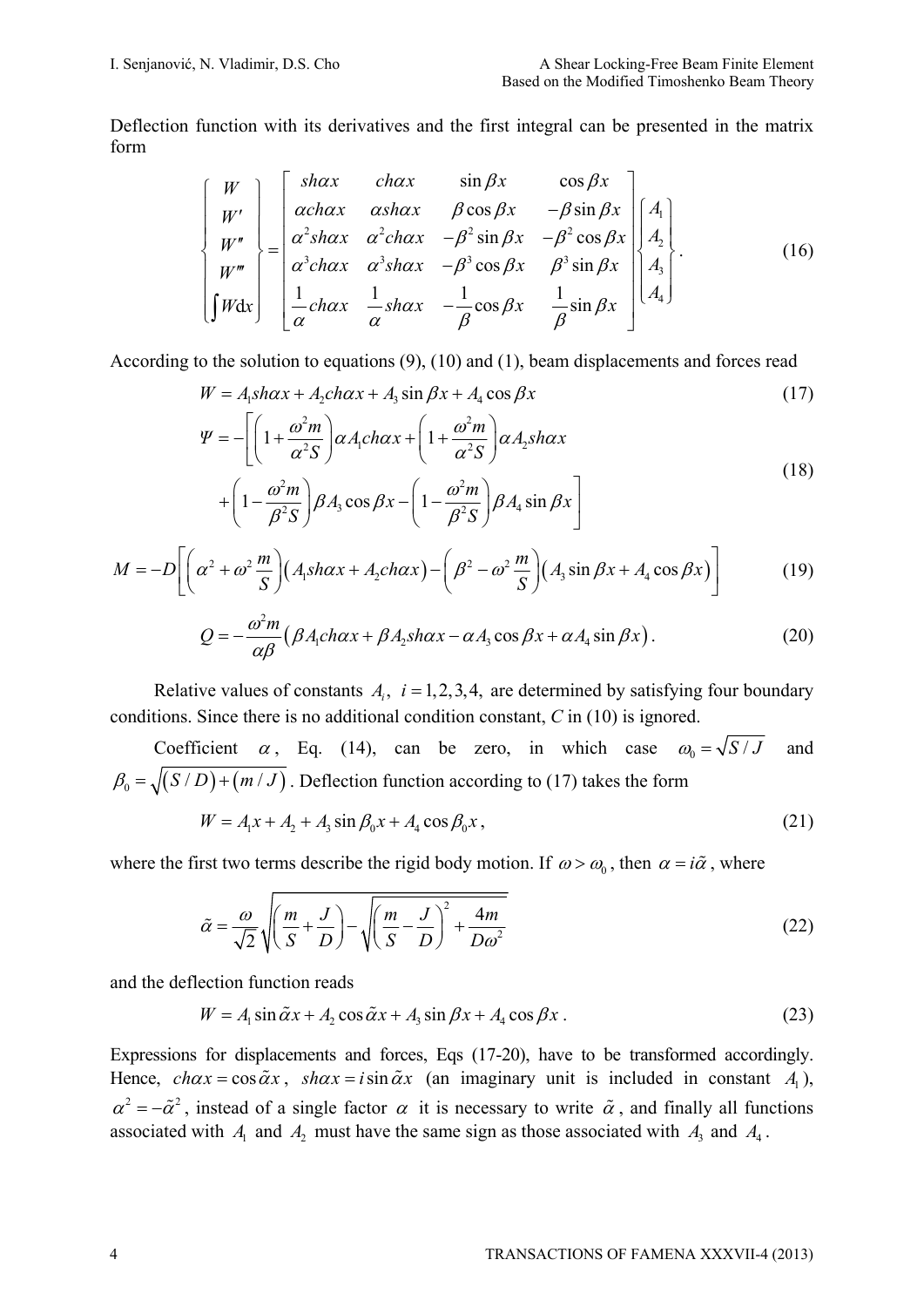The above analysis shows that the beam has a lower and higher frequency spectral response, and a transition one. Frequency spectra are shifted for the threshold frequency  $\omega_0$ . This problem is also investigated in [2,18]. The basic differential equations (4) and (5) are solved in [19] by assuming a solution in the form  $w = Ae^{rx}$  and  $\psi = Be^{rx}$ , and the same expressions for displacements (17) and (18) are obtained.

### **3. Modified beam theory**

3.1 Differential equations of motion

Beam deflection *w* and the angle of rotation  $\psi$  are split into their constitutive parts, Fig. 1,

$$
w = w_b + w_s, \qquad \psi = \varphi + \vartheta, \qquad \varphi = -\frac{\partial w_b}{\partial x}, \tag{24}
$$



**Fig. 1** Thick beam displacements: a – total deflection and rotation *w*, *ψ*, b – pure bending deflection and rotation  $w_b$ ,  $\varphi$ , c – transverse shear deflection  $w_s$ , d – axial shear angle  $\vartheta$ 

where  $w_b$  and  $w_s$  are the beam deflections due to pure bending and transverse shear, respectively, and  $\varphi$  is the angle of cross-section rotation due to bending, while  $\vartheta$  is the crosssection slope due to axial shear. Equilibrium equations (4) and (5) can be presented in the form with separated variables  $w_b$  and  $w_s$ , and  $\theta$ 

$$
D\frac{\partial^3 w_b}{\partial x^3} - J\frac{\partial^2}{\partial t^2} \left(\frac{\partial w_b}{\partial x}\right) + S\frac{\partial w_s}{\partial x} = D\frac{\partial^2 \mathcal{G}}{\partial x^2} - S\mathcal{G} - J\frac{\partial^2 \mathcal{G}}{\partial t^2}
$$
(25)

$$
S\frac{\partial^2 w_s}{\partial x^2} - m\frac{\partial^2}{\partial t^2} (w_b + w_s) = -S\frac{\partial \mathcal{G}}{\partial x}.
$$
 (26)

Since only two equations are available for three variables, one can assume that flexural and axial shear displacement fields are not coupled. In that case, by setting both the left and the right hand side of (25) to zero, it follows that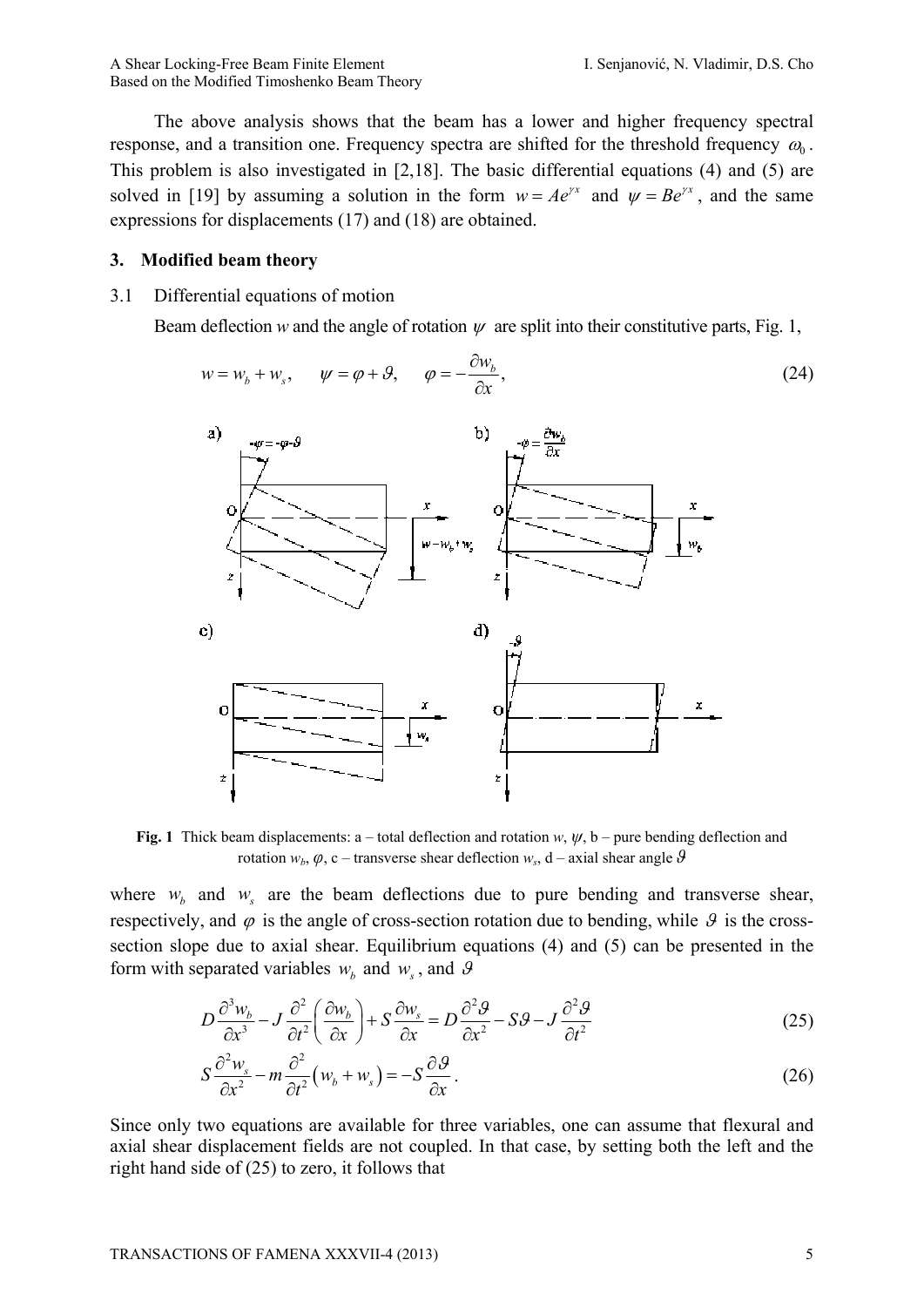$$
w_s = -\frac{D}{S} \frac{\partial^2 w_b}{\partial x^2} + \frac{J}{S} \frac{\partial^2 w_b}{\partial t^2}.
$$
 (27)

By substituting (27) into (26) differential equation for flexural vibrations is obtained, which is expressed by a pure bending deflection

$$
\frac{\partial^4 w_b}{\partial x^4} - \left(\frac{J}{D} + \frac{m}{S}\right) \frac{\partial^4 w_b}{\partial x^2 \partial t^2} + \frac{m}{D} \frac{\partial^2}{\partial t^2} \left(w_b + \frac{J}{S} \frac{\partial^2 w_b}{\partial t^2}\right) = \frac{S}{D} \frac{\partial \mathcal{G}}{\partial x}.
$$
\n(28)

Disturbing function on the right hand side in (28) can be ignored due to the assumed uncoupling. Once  $w<sub>b</sub>$  is determined, the total beam deflection, according to (24), reads

$$
w = w_b - \frac{D}{S} \frac{\partial^2 w_b}{\partial x^2} + \frac{J}{S} \frac{\partial^2 w_b}{\partial t^2}.
$$
 (29)

The right hand side of (25) represents a differential equation of axial shear vibrations

$$
\frac{\partial^2 \mathcal{G}}{\partial x^2} - \frac{S}{D} \mathcal{G} - \frac{J}{D} \frac{\partial^2 \mathcal{G}}{\partial t^2} = 0.
$$
\n(30)

### 3.2 General solution to flexural natural vibrations

Natural vibrations are harmonic, i.e.  $w<sub>b</sub> = W<sub>b</sub> \sin \omega t$  and  $\theta = \Theta \sin \omega t$ , so that equations of motion (28) and (30) are related to the vibration amplitudes

$$
\frac{d^4 W_b}{dx^4} + \omega^2 \left( \frac{J}{D} + \frac{m}{S} \right) \frac{d^2 W_b}{dx^2} + \omega^2 \frac{m}{D} \left( \omega^2 \frac{J}{S} - 1 \right) W_b = 0 \tag{31}
$$

$$
\frac{d^2\Theta}{dx^2} + \frac{S}{D} \left( \omega^2 \frac{J}{S} - 1 \right) \Theta = 0.
$$
\n(32)

The amplitude of total deflection, according to (29), reads

$$
W = \left(1 - \omega^2 \frac{J}{S}\right) W_b - \frac{D}{S} \frac{\mathrm{d}^2 W_b}{\mathrm{d} x^2} \,. \tag{33}
$$

Eq. (31) is known in literature as an approximate alternative of Timoshenko's differential equations, [3,20].

By comparing (31) with (9), it is obvious that the differential equation of flexural vibrations of the modified beam theory is of the same structure as that of the Timoshenko beam theory, but they are related to different variables, i.e. to *W* and  $W<sub>b</sub>$  deflection, respectively. Therefore, the general solution for *W* presented in Section 2.2 is valid for  $W_b$ with all derivatives. In that case, flexural displacements and sectional forces read

$$
W = B_1 \left( 1 - \omega^2 \frac{J}{S} - \alpha^2 \frac{D}{S} \right) sh\alpha x + B_2 \left( 1 - \omega^2 \frac{J}{S} - \alpha^2 \frac{D}{S} \right) ch\alpha x
$$
  
+ 
$$
B_3 \left( 1 - \omega^2 \frac{J}{S} + \beta^2 \frac{D}{S} \right) sin \beta x + B_4 \left( 1 - \omega^2 \frac{J}{S} + \beta^2 \frac{D}{S} \right) cos \beta x
$$
  

$$
\Phi = -\frac{dW_b}{dx} = -\left( B_1 \alpha ch\alpha x + B_2 \alpha sh\alpha x + B_3 \beta \cos \beta x - B_4 \beta \sin \beta x \right)
$$
(35)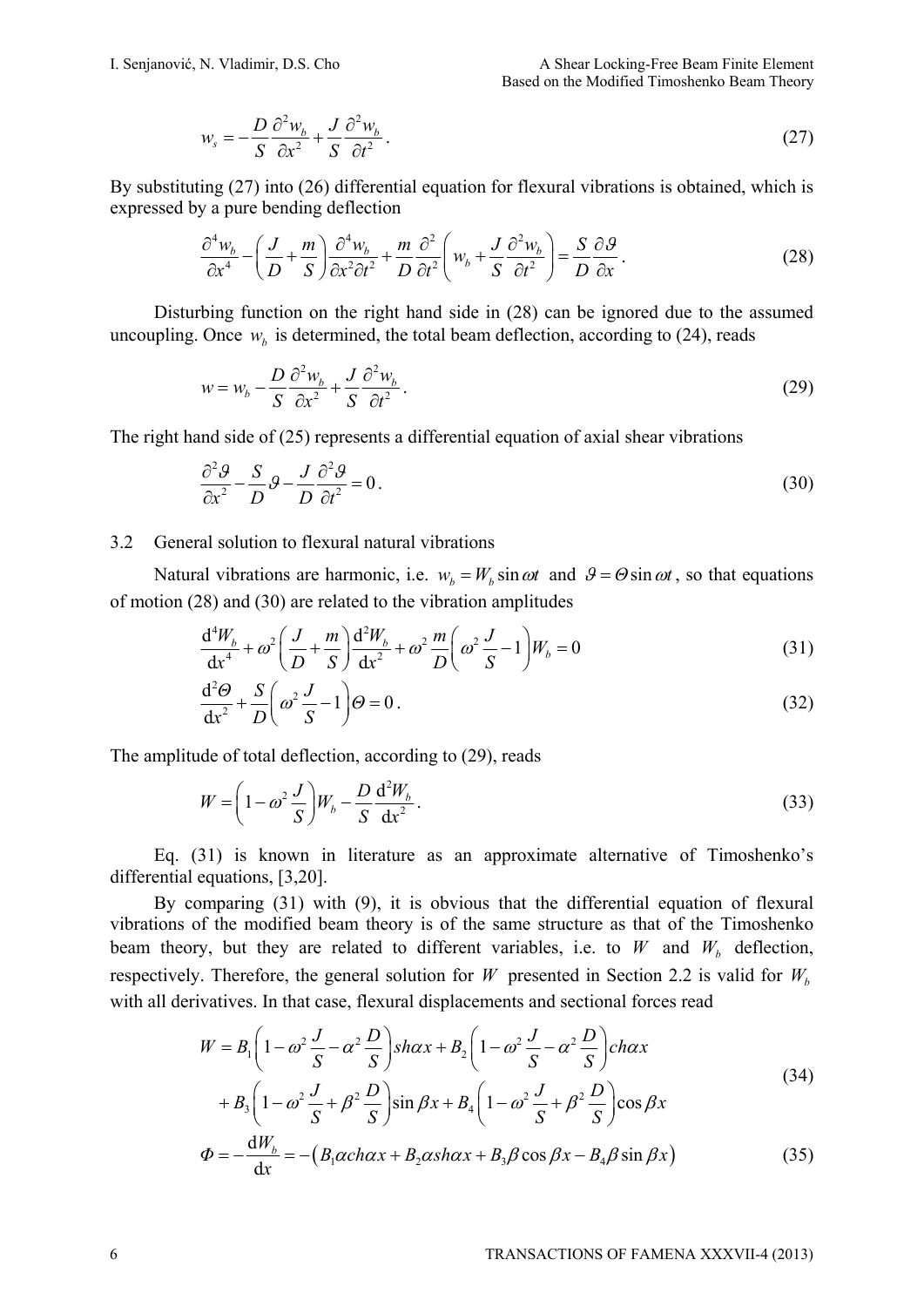A Shear Locking-Free Beam Finite Element I. Senjanović, N. Vladimir, D.S. Cho Based on the Modified Timoshenko Beam Theory

 $(B_1\alpha^2sh\alpha x + B_2\alpha^2ch\alpha x - B_3\beta^2\sin\beta x - B_4\beta^2\cos\beta x)$  $^{2}W_{b} = D(P_{c}c^{2}abcw + R_{c}c^{2}abcw - R_{c}c^{2}sin \theta w - R_{c}c^{2})$  $\frac{d^2W_b}{dx^2} = -D\left(B_1\alpha^2sh\alpha x + B_2\alpha^2ch\alpha x - B_3\beta^2\sin\beta x - B_4\beta^2\cos\alpha x\right)$ d  $M = -D \frac{d^2 W_b}{dx^2} = -D \left( B_1 \alpha^2 sh \alpha x + B_2 \alpha^2 ch \alpha x - B_3 \beta^2 sin \beta x - B_4 \beta^2 cos \beta x \right)$  (36)

$$
Q = -D\frac{d^3W_b}{dx^3} - \omega^2 J \frac{dW_b}{dx} = -D \left[ B_1 \alpha \left( \alpha^2 + \omega^2 \frac{J}{D} \right) ch\alpha x + B_2 \alpha \left( \alpha^2 + \omega^2 \frac{J}{D} \right) sh\alpha x - B_3 \beta \left( \beta^2 - \omega^2 \frac{J}{D} \right) \cos \beta x + B_4 \beta \left( \beta^2 - \omega^2 \frac{J}{D} \right) \sin \beta x \right].
$$
\n(37)

Parameters  $\alpha$  and  $\beta$  are specified in Section 2.2, Eqs (14) and (15), respectively.

In this case, parameter  $\alpha$  can also be zero, which gives  $\omega_0 = \sqrt{S/J}$  and  $\beta_0 = \sqrt{(S/D)+(m/J)}$ . By taking this fact into account, the bending deflection  $W_b$  is of the form (21), while the total deflection according to (43), reads

$$
W = B_1^* x + B_2^* + \frac{D}{S} \beta_0^2 (B_3 \sin \beta_0 x + B_4 \cos \beta_0 x), \qquad (38)
$$

where  $B_1^*$  and  $B_2^*$  are the new integration constants instead of  $B_1$  and  $B_2$ , which are infinite due to zero coefficients.

Concerning the higher order frequency spectrum, the governing expressions for displacements and forces, Eqs. (34-37), have to be transformed in the same manner as explained in Section 2.2.

#### 3.3 General solution to axial shear natural vibrations

Differential equation (32) for natural axial shear vibrations of beam reads

$$
\frac{d^2\Theta}{dx^2} + \left(\omega^2 \frac{J}{D} - \frac{S}{D}\right)\Theta = 0.
$$
\n(39)

It is similar to the equation for rod stretching vibrations

$$
\frac{\mathrm{d}^2 u}{\mathrm{d}x^2} + \omega_R^2 \frac{m}{EA} u = 0. \tag{40}
$$

The difference is in the additional moment *SΘ* which is associated to the inertia moment  $\omega^2$ *J* $\Theta$  and represents the reaction of an imaginary rotational elastic foundation with stiffness equal to the shear stiffness *S*, as shown in Fig. 2.



**Fig. 2** Analogy between an axial shear model and a stretching model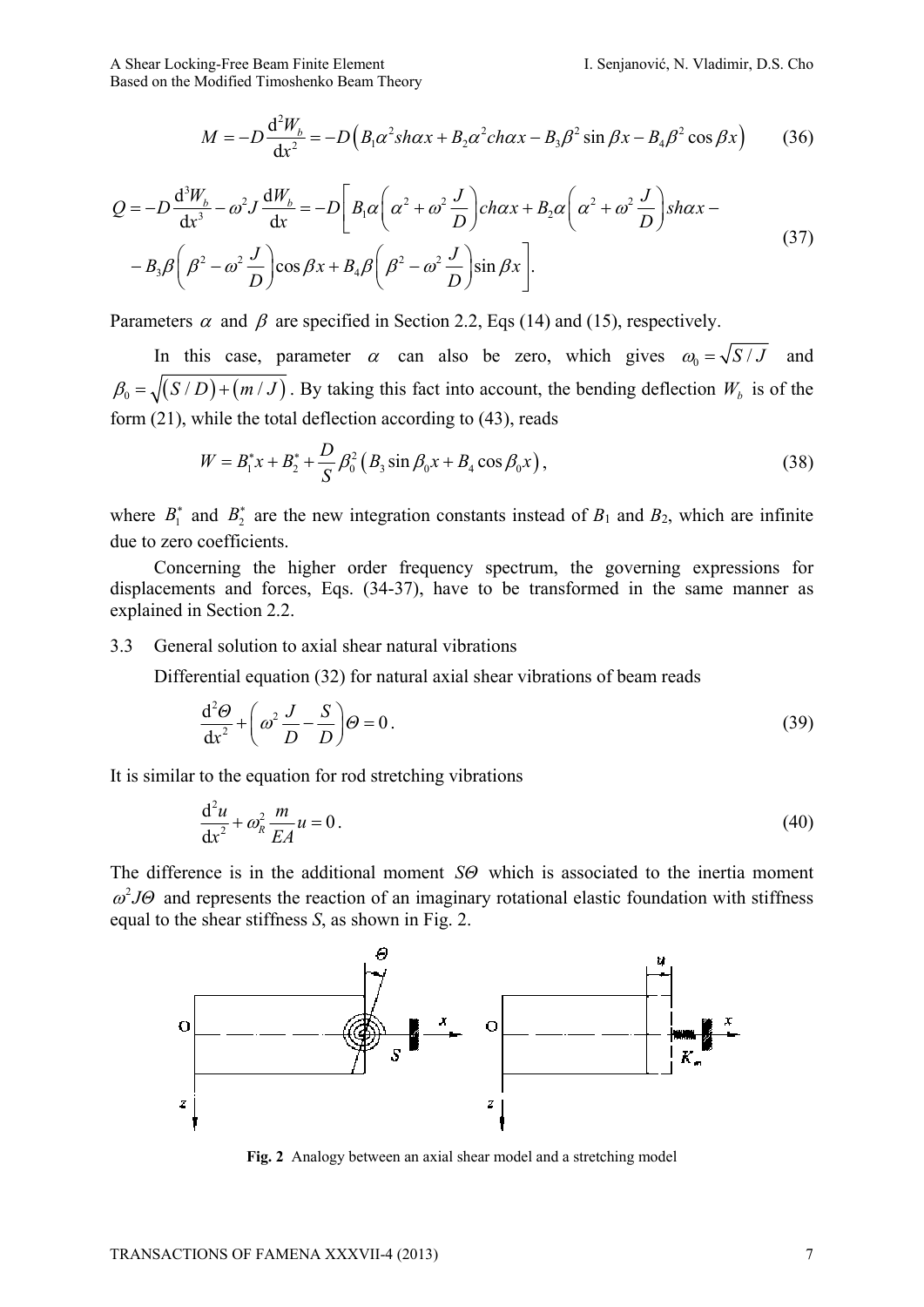Solution to (40) and a corresponding axial force  $N = EA \frac{d}{dx}$ d  $N = EA \frac{du}{dx}$  read

$$
u = C_1 \sin \chi x + C_2 \cos \chi x \tag{41}
$$

$$
N = EA(C_1 \chi \cos \chi x - C_2 \chi \sin \chi x), \qquad (42)
$$

where  $\chi = \omega_R \sqrt{m/(EA)}$ . Based on the analogy between (39) and (40), for the shear slope angle and moment one can write

$$
\Theta = C_1 \sin \eta x + C_2 \cos \eta x \tag{43}
$$

$$
M = D(C_1 \eta \cos \eta x - C_2 \eta \sin \eta x), \qquad (44)
$$

where

$$
\eta = \sqrt{\omega^2 \frac{J}{D} - \frac{S}{D}}.
$$
\n(45)

Between the natural frequencies of axial shear beam vibrations and stretching vibrations there is a relation  $\omega^2 = \omega_0^2 + \omega_0^2$ , where  $\omega_0 = \sqrt{S/J}$  belongs to the axial shear mode obtained from (39),  $\Theta = A_0 + A_1x$ , (which reminds us of a sheared set of playing cards). It is interesting that  $\omega_0$  is at the same time the threshold frequency of flexural vibrations, as explained in Section 2.2.

#### **4. Comparison between the Timoshenko beam theory and the new theory**

#### 4.1 Dynamic response

As elaborated in Section 2.1, the Timoshenko beam theory deals with two differential equations of motion with two basic variables, i.e. deflection and the angle of rotation. That system is reduced to a single equation in terms of deflection and all physical quantities depend on its solution. On the other hand, in the modified beam theory, Section 3.1, the total deflection is divided into the pure bending deflection and the shear deflection, while the total angle of rotation consists of pure bending rotation and axial shear angle. The governing equations are condensed into a single one for flexural vibrations with the bending deflection as the main variable and another variable for axial shear vibrations. Differential equations for flexural vibrations in both theories are of the same structure, Eqs. (9) and (31), resulting in the same hyperbolic and trigonometric functions in the solution for *W* and  $W_b$ . However, expressions for displacements and forces are different due to different coefficients associated to the integration constants.

In order to obtain the same expressions for displacements and forces in both theories, the following relations between the constants, based on identical deflections, Eqs. (17) and (34), should exist

$$
A_i = \left(1 - \omega^2 \frac{J}{S} - \alpha^2 \frac{D}{S}\right) B_i, \quad i = 1, 2
$$
 (46)

$$
A_{i} = \left(1 - \omega^{2} \frac{J}{S} + \beta^{2} \frac{D}{S}\right) B_{i}, \quad i = 3, 4.
$$
 (47)

Indeed, if relations (46) and (47) are substituted into Eqs. (18), (19) and (20), and if expressions (14) and (15) for  $\alpha$  and  $\beta$  are taken into account, expressions (18), (19), and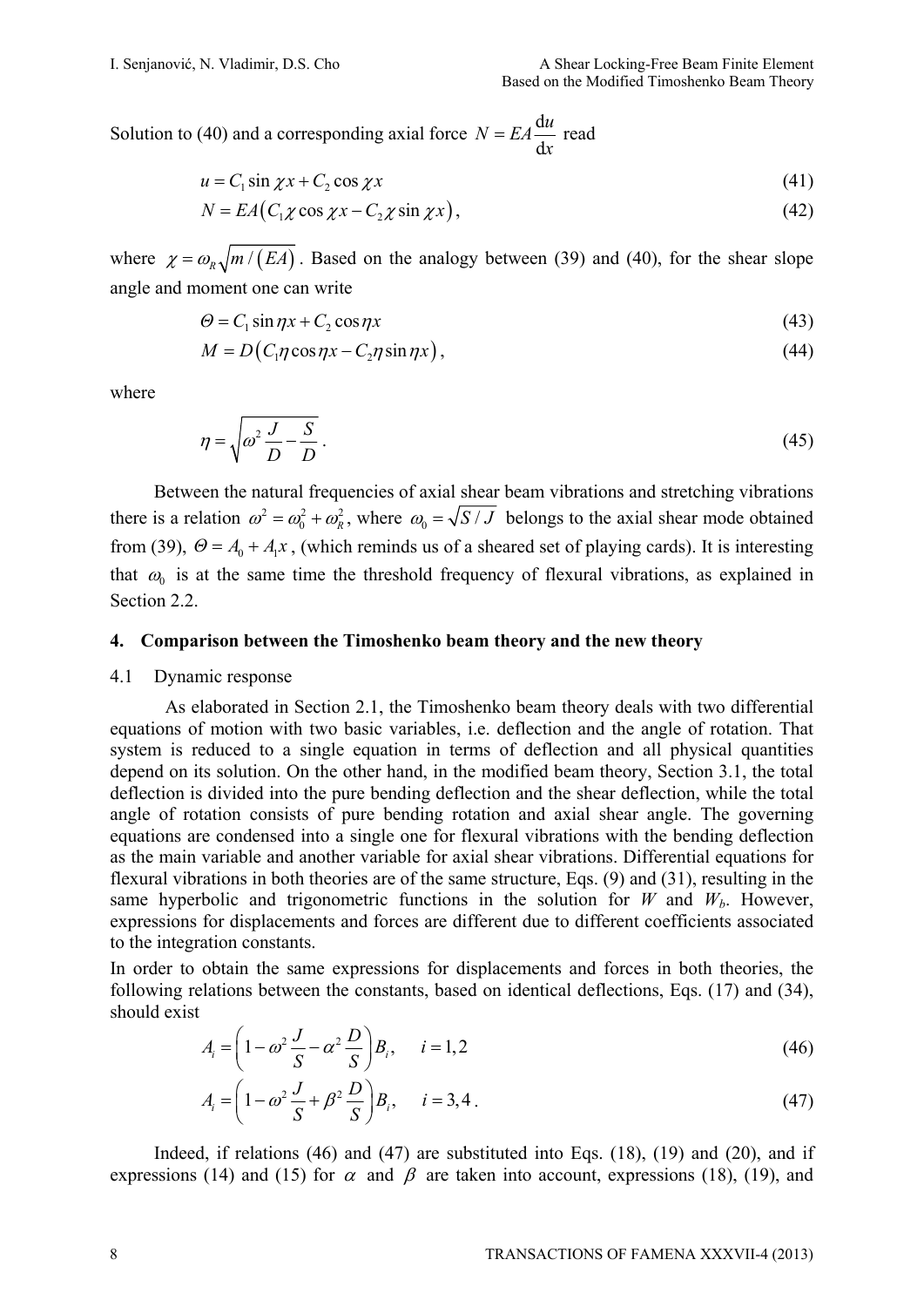(20) become identical to (35), (36), and (37). For illustration, let us check the identity of the first terms in expressions for shear forces, Eqs. (20) and (37)

$$
\frac{\omega^2 m}{\alpha} A_1 = D\alpha \left( \alpha^2 + \omega^2 \frac{J}{D} \right) B_1.
$$
\n(48)

By taking (46) into account, (48) can be presented in the form

$$
\omega^2 m \left( 1 - \omega^2 \frac{J}{S} - \alpha^2 \frac{D}{S} \right) = \alpha^2 \left( \alpha^2 + \omega^2 \frac{J}{D} \right). \tag{49}
$$

If (14) is substituted for  $\alpha$ , relation (49) is satisfied.

Based on the above fact, flexural vibrations determined by the Timoshenko beam theory and its modification are identical. Therefore, axial shear vibrations, extracted from the Timoshenko beam theory, are not coupled with flexural vibrations, as assumed in Section 3.1.

#### 4.2 Static response

One expects that expressions for static displacements can be obtained straightforwardly by deducting dynamic expressions. In the case of the Timoshenko beam theory, the static term of Eq. (9) leads to  $W = A_0 + A_1x + A_2x^2 + A_3x^3$ , and Eq. (10) gives  $\Psi = -(A_1 + 2A_2x + 3A_3x^3)$ . That results in the zero shear force *Q*, Eq. (1), which is also obvious from (20) if  $\omega = 0$  is taken into account. Therefore, in order to overcome this problem, it is necessary to return back to Eqs (4) and (5) with static terms. By substituting (5) into (4),  $Dd^3\Psi/dx^3 = 0$ , i.e.  $\Psi = -\left(A_1 + 2A_2x + 3A_3x^3\right)$  is obtained. Based on the known  $\Psi$ , one obtains from (4)

$$
W = \frac{D}{S} \frac{d\Psi}{dx} - \int \Psi dx + A_0 = A_0 + A_1 x + A_2 x^2 + A_3 x^3 - \frac{2D}{S} (A_2 + 3A_3 x).
$$
 (50)

On the other hand, the static part of Eq. (31) of the modified beam theory gives  $W_b = B_0 + B_1 x + B_2 x^2 + B_3 x^3$ , and from (33) it follows that

$$
W = W_b - \frac{D}{S} \frac{d^2 W_b}{dx} = B_0 + B_1 x + B_2 x^2 + B_3 x^3 - \frac{2D}{S} (B_2 + 3B_3 x),
$$
\n(51)

which is an expression identical to (50). The angle of rotation is  $\Phi = -dW_h / dx =$  $-(B_1 + 2B_2x + 3B_3x^2)$ , which is the same as the above *Ψ* in the Timoshenko beam theory.

### **5. Beam finite element based on the modified beam theory**

The Timoshenko beam theory deals with two variables of flexural vibrations, *W* and *Ψ* , which are of the same importance. Therefore, in the development of the beam finite element, one takes into account the independent shape functions for *W* and *Ψ* of the same order. That leads to the shear locking problem, which is remedied by an additional degree of freedom. That problem can be avoided if the static solution for *W* and *Ψ* from Section 4.2, which includes relation (10), is used for the shape functions [13]. In that case, one obtains the same beam finite element properties as for the modified beam theory. Derivation of the finite element by the latter theory is simpler and more transparent and that is why it is used here.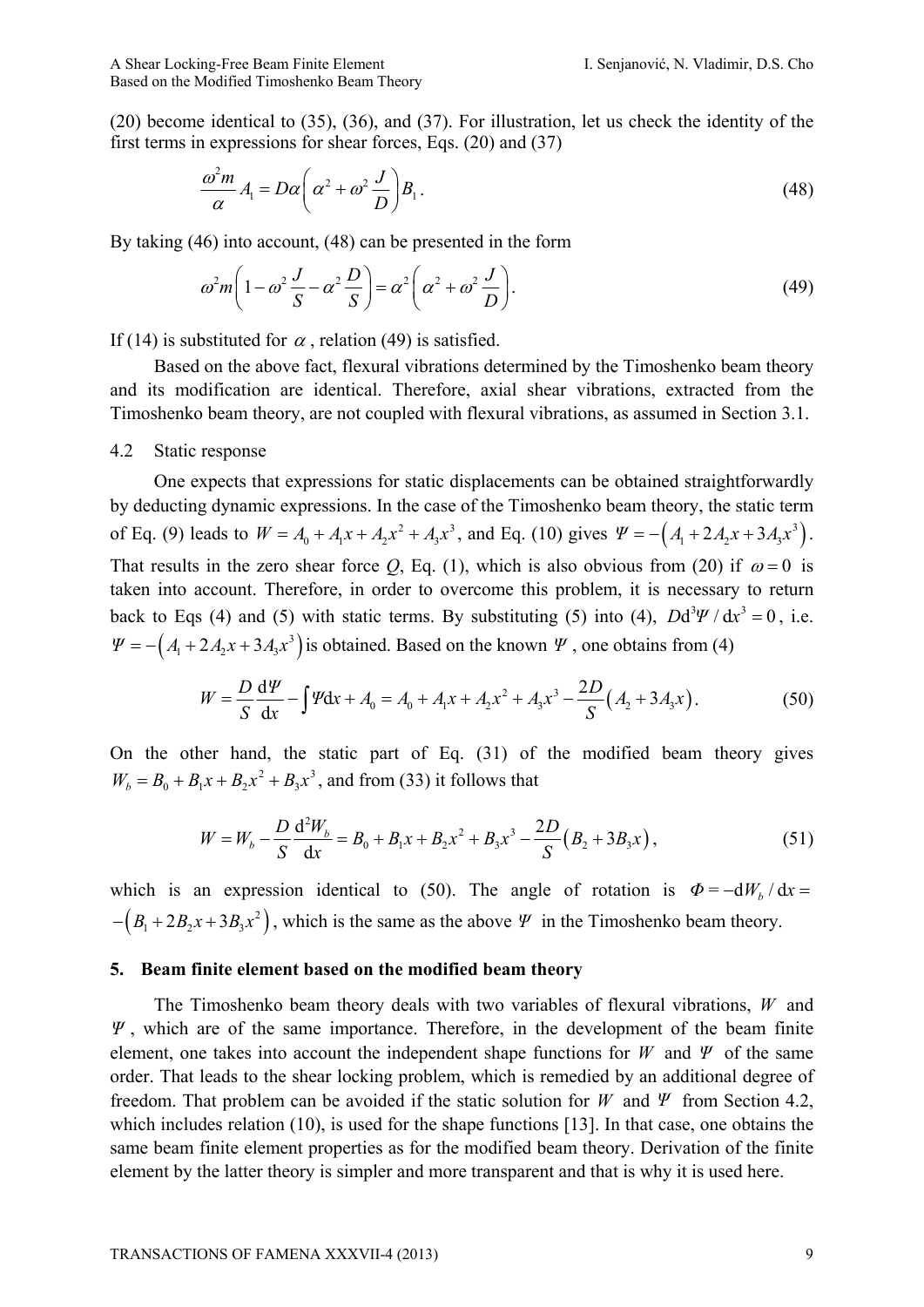A relatively simple two-node beam finite element can be derived in an ordinary way if the static solution is used for deflection interpolation functions, Section 4.2

$$
W_b = a_0 + a_1 \frac{x}{l} + a_2 \left(\frac{x}{l}\right)^2 + a_3 \left(\frac{x}{l}\right)^3 \tag{52}
$$

$$
W_s = -2\varepsilon \left( a_2 + 3a_3 \frac{x}{l} \right) \tag{53}
$$

$$
W = a_0 + a_1 \frac{x}{l} + a_2 \left(\frac{x}{l}\right)^2 + a_3 \left(\frac{x}{l}\right)^3 - 2\varepsilon \left(a_2 + 3a_3 \frac{x}{l}\right)
$$
 (54)

$$
\Phi = -\frac{dW_b}{dx} = -\frac{1}{l} \left[ a_1 + 2a_2 \frac{x}{l} + 3a_3 \left( \frac{x}{l} \right)^2 \right],
$$
\n(55)

where  $\varepsilon = D / (St^2)$  and *l* is the element length. By satisfying alternatively the unit value for one of the nodal displacements and the zero value for the remaining displacements, one can write

$$
\{\delta\} = [C]\{A\},\tag{56}
$$

where

$$
\{\delta\} = \begin{Bmatrix} W_1 \\ -\Phi_1 \\ W_2 \\ -\Phi_2 \end{Bmatrix}, \qquad \{A\} = \begin{Bmatrix} a_0 \\ a_1 \\ a_2 \\ a_3 \end{Bmatrix}, \tag{57}
$$

$$
[C] = \begin{bmatrix} 1 & 0 & 2\varepsilon & 0 \\ 0 & \frac{1}{l} & 0 & 0 \\ 1 & 1 & 1 - 2\varepsilon & 1 - 6\varepsilon \\ 0 & \frac{1}{l} & \frac{2}{l} & \frac{3}{l} \end{bmatrix}.
$$
 (58)

Inversion of  $(56)$  is

$$
\{A\} = \left[C\right]^{-1} \{\delta\},\tag{59}
$$

where

$$
\begin{bmatrix} C \end{bmatrix}^{-1} = \frac{1}{1+12\varepsilon} \begin{bmatrix} 1+6\varepsilon & -4\varepsilon(1+3\varepsilon)l & 6\varepsilon & -2\varepsilon(1-6\varepsilon)l \\ 0 & (1+12\varepsilon)l & 0 & 0 \\ -3 & -2(1+3\varepsilon)l & 3 & -(1-6\varepsilon)l \\ 2 & l & -2 & l \end{bmatrix} . \tag{60}
$$

Bending deflection (52), by employing (59), yields

$$
W_b = \langle P \rangle_b \{A\} = \langle f \rangle_b \{B\},\tag{61}
$$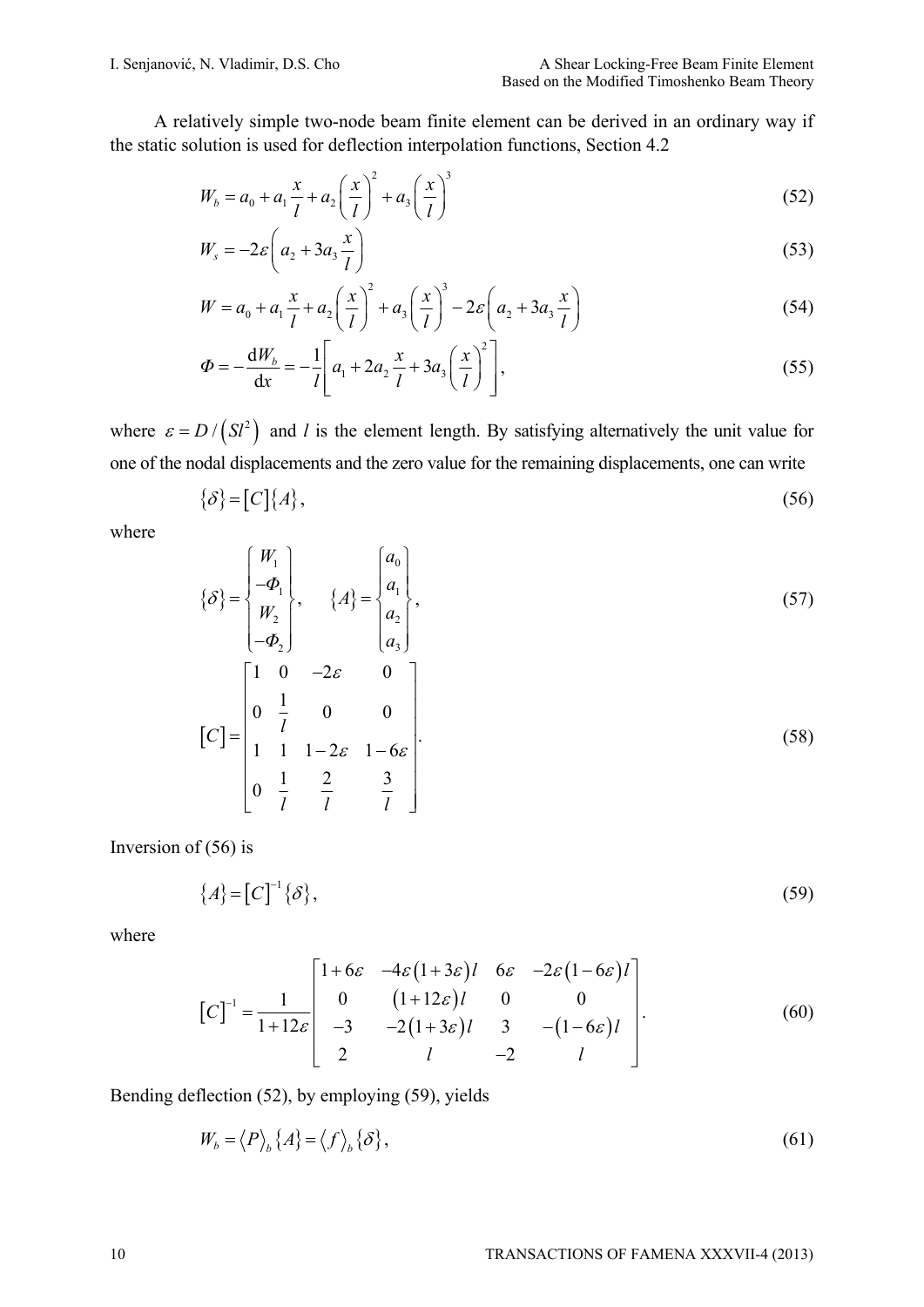A Shear Locking-Free Beam Finite Element I. Senjanović, N. Vladimir, D.S. Cho Based on the Modified Timoshenko Beam Theory

where 
$$
\langle P \rangle_b = \langle 1 x / l (x / l)^2 (x / l)^3 \rangle
$$
 and  
 $\langle f \rangle_b = \langle P \rangle_b [C]^{-1}$  (62)

is the vector of bending shape functions. Referring to the finite element method [21,22], the bending stiffness matrix is defined as

$$
\left[K\right]_{b} = D\int_{0}^{l} \left\{ \frac{d^{2} f_{b}}{dx^{2}} \right\} \left\langle \frac{d^{2} f_{b}}{dx^{2}} \right\rangle dx = \frac{4D}{l^{4}} \left[C\right]^{-r} \int_{0}^{l} \left\{ \begin{array}{l} 0 \\ 0 \\ 1 \\ 3 \frac{x}{l} \end{array} \right\} \left\langle 0 \ 0 \ 1 \ 3 \frac{x}{l} \right\rangle dx \left[C\right]^{-1}, \tag{63}
$$

where symbolically  $[C]^{-T} = ((C)^{-1})^T$ . After integration and multiplication one obtains

$$
\begin{bmatrix} K \end{bmatrix}_b = \frac{2D}{\left(1+12\varepsilon\right)^2 l^2} \begin{bmatrix} 6 & 3l & -6 & 3l \\ 2\left[1+6\varepsilon\left(1+6\varepsilon\right)\right]l^2 & -3l & \left[1-12\varepsilon\left(1+6\varepsilon\right)\right]l^2 \\ 6 & -3l & 2\left[1+6\varepsilon\left(1+6\varepsilon\right)\right]l^2 \end{bmatrix} . \tag{64}
$$

In a similar way, shear deflection (53) can be presented in the form

$$
W_s = \langle P \rangle_s \{A\} = \langle f \rangle_s \{S\},\tag{65}
$$

where  $\langle P \rangle_s = -2\varepsilon \langle 0 \; 0 \; 1 \; 3x / l \rangle$  and

$$
\langle f \rangle_s = \langle P \rangle_s [C]^{-1} \tag{66}
$$

is the vector of shear shape functions. The shear stiffness matrix reads [22]

$$
\left[K\right]_s = S \int_0^l \left\{ \frac{\mathrm{d}f_s}{\mathrm{d}x} \right\} \left\langle \frac{\mathrm{d}f_s}{\mathrm{d}x} \right\rangle \mathrm{d}x = S \left(\frac{6\varepsilon}{l}\right)^2 \left[C\right]^{-r} \int_0^l \begin{cases} 0 \\ 0 \\ 0 \\ 1 \end{cases} \left\langle 0 \ 0 \ 0 \ 1 \right\rangle \mathrm{d}x \left[C\right]^{-1} . \tag{67}
$$

That leads to

$$
[K]_s = \frac{36\varepsilon^2 S}{(1+12\varepsilon)^2 l} \begin{bmatrix} 4 & 2l & -4 & 2l \\ & l^2 & -2l & l^2 \\ & & 4 & -2l \\ \text{Sym.} & & & l^2 \end{bmatrix} . \tag{68}
$$

Bending and shear stiffness matrices can be summed and the total stiffness matrix reads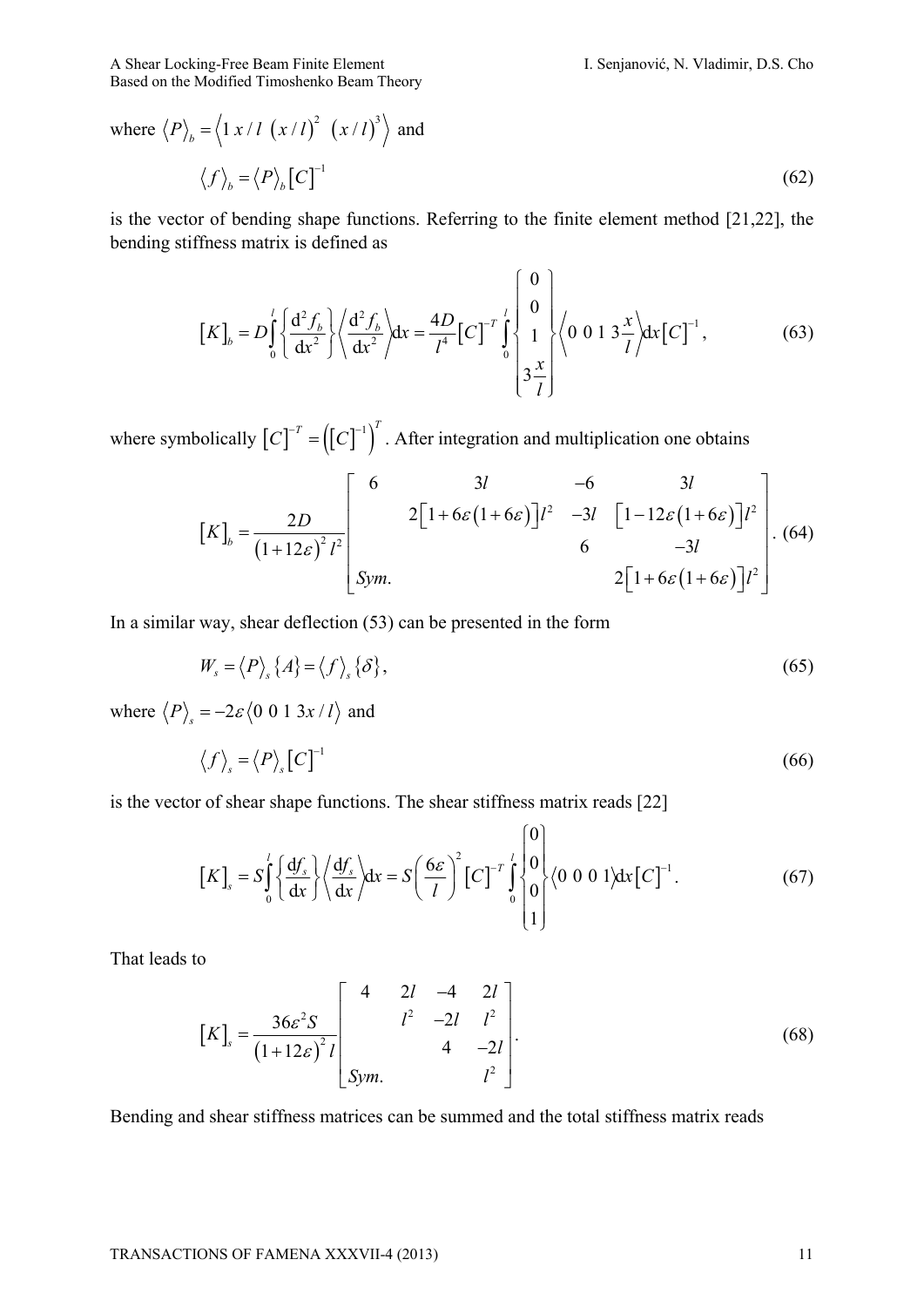$$
[K] = \frac{2D}{(1+12\varepsilon)^2 l} \begin{bmatrix} 6 & 3l & -6 & 3l \\ 2(1+3\varepsilon)l^2 & -3l & (1-6\varepsilon)l^2 \\ 6 & -3l & 2(1+3\varepsilon)l^2 \end{bmatrix} .
$$
 (69)

Mass matrix, according to definition [20] is

$$
\left[M\right]_m = m \int_0^l \{f_w\} \langle f_w \rangle \mathrm{d}x \,,\tag{70}
$$

where

$$
\langle f \rangle_{w} = \langle P \rangle_{w} [C]^{-1}, \tag{71}
$$

is the shape function of total deflection, and  $\langle P \rangle_w = \langle 1 \ x / l \ \left[ \left( \frac{x}{l} \right)^2 - 2\varepsilon \right] \ \left[ \left( \frac{x}{l} \right)^2 - 6\varepsilon \right] \left[ \frac{x}{l} \right]$ . By substituting (71) into (70) and after integration, one obtains

$$
[M]_{m} = \frac{ml}{420(1+12\varepsilon)^{2}} \times
$$
\n
$$
\begin{bmatrix}\n156+3528\varepsilon + 20160\varepsilon^{2} & (22+462\varepsilon + 2520\varepsilon^{2})l & 54+1512\varepsilon + 10080\varepsilon^{2} & -(13+378\varepsilon + 2520\varepsilon^{2})l \\
(4+84\varepsilon + 504\varepsilon^{2})l^{2} & (13+378\varepsilon + 2520\varepsilon^{2})l & -(3+84\varepsilon + 504\varepsilon^{2})l^{2} \\
156+3528\varepsilon + 20160\varepsilon^{2} & -(22+462\varepsilon + 2520\varepsilon^{2})l \\
8ym. & (4+84\varepsilon + 504\varepsilon^{2})l^{2}\n\end{bmatrix}.
$$
\n(72)

In a similar way, according to definition [20], one finds the mass moment of inertia matrix

$$
\begin{bmatrix} M \end{bmatrix}_{J} = J \int_{0}^{l} \left\{ \frac{df_{b}}{dx} \right\} \left\langle \frac{df_{b}}{dx} \right\rangle dx
$$
  
\n
$$
= \frac{J}{30(1+12\varepsilon)^{2} l} \begin{bmatrix} 36 & (3-180\varepsilon)l & -36 & (3-180\varepsilon)l \\ (4+60\varepsilon+1440\varepsilon^{2})l^{2} & (-3+180\varepsilon)l & -(1+60\varepsilon-720\varepsilon^{2})l^{2} \\ 36 & (-3+180\varepsilon)l & (4+60\varepsilon+1440\varepsilon^{2})l^{2} \end{bmatrix} .
$$
\n(73)

Beam axial shear vibrations are analogous to stretching vibrations, Section 3.3, and the vector of shape functions is  $\langle f \rangle_a = \langle 1 - x/l \cdot x/l \rangle$ . The following stiffness and mass matrices are obtained

$$
\begin{bmatrix} K \end{bmatrix}_a = \frac{D}{l} \begin{bmatrix} 1 & -1 \\ -1 & 1 \end{bmatrix} + \frac{SI}{6} \begin{bmatrix} 2 & 1 \\ 1 & 2 \end{bmatrix},\tag{74}
$$

$$
\left[M\right]_a = J\frac{l}{6}\begin{bmatrix} 2 & 1\\ 1 & 2 \end{bmatrix}.
$$
\n(75)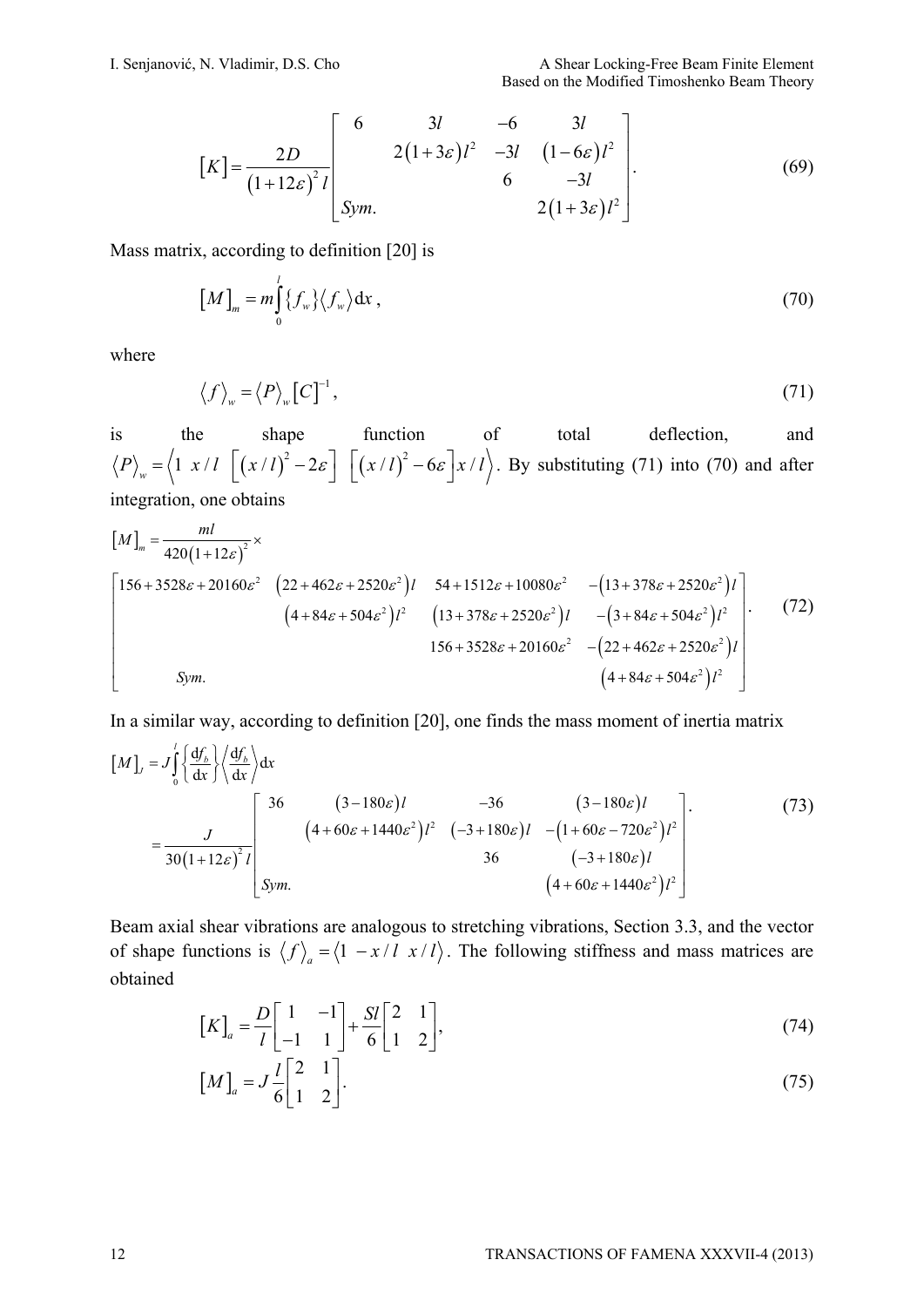# **6. Numerical examples**

In order to evaluate the developed finite element, flexural vibrations of a simply supported, clamped and free beam are analysed and compared with analytical solutions [23] and 2D FEM results obtained by NASTRAN [24]. The beam length is  $L = 10$  m and height  $H = 2$  m. The 1D FEM model includes 50 beam elements and the 2D model 50x6=300 membrane elements.



**Fig. 3** The first four natural modes of a simply supported beam

Table 1 presents the obtained values of the frequency parameter  $\lambda = \omega/\omega_0$  for the simply supported beam, where  $\omega_0 = \sqrt{S/J}$  is the threshold frequency obtained from the last term in differential equation (31). It is well known that the simply supported beam exhibits a double frequency spectrum for the same mode shapes shown in Fig. 3 [2,18]. 1D FEM results follow very well the analytical solutions for the first spectrum up to the threshold frequency. 2D FEM results agree very well with the first spectrum of analytical solution. However, 1D and 2D FEM analyses cannot capture the second frequency spectrum.

|                  | Analytical                                  |                                     | <b>FEM</b>            |                       |
|------------------|---------------------------------------------|-------------------------------------|-----------------------|-----------------------|
| $\boldsymbol{n}$ | 1 <sup>st</sup> spectrum, $\lambda_n^{f_1}$ | $2^{nd}$ spectrum, $\lambda_n^{f2}$ | 1D, $\lambda_n^{(1)}$ | 2D, $\lambda_n^{(2)}$ |
| $\overline{0}$   |                                             | $1.000*$                            |                       |                       |
| 1                | 0.055                                       | 1.064                               | 0.052                 | 0.055                 |
| $\overline{2}$   | 0.189                                       | 1.227                               | 0.183                 | 0.191                 |
| 3                | 0.362                                       | 1.445                               | 0.351                 | 0.366                 |
| $\overline{4}$   | 0.549                                       | 1.693                               | 0.535                 | 0.558                 |
| 5                | 0.741                                       | 1.959                               | 0.724                 | 0.755                 |
| 6                | 0.935                                       | 2.237                               | 0.916                 | 0.953                 |
| $6.335*$         | $1.000*$                                    |                                     |                       |                       |
| 7                | 1.128                                       | 2.524                               | 1.064                 | 1.151                 |
| 8                | 1.321                                       | 2.816                               | 1.108                 | 1.346                 |
| 9                | 1.512                                       | 3.113                               | 1.223                 | 1.538                 |
| 10               | 1.702                                       | 3.414                               | 1.301                 | 1.727                 |

**Table 1** Frequency parameter  $\lambda = \omega / \omega_0$  for a simply supported beam,  $h/l = 0.2$ ,  $k = 5/6$ 

\*Threshold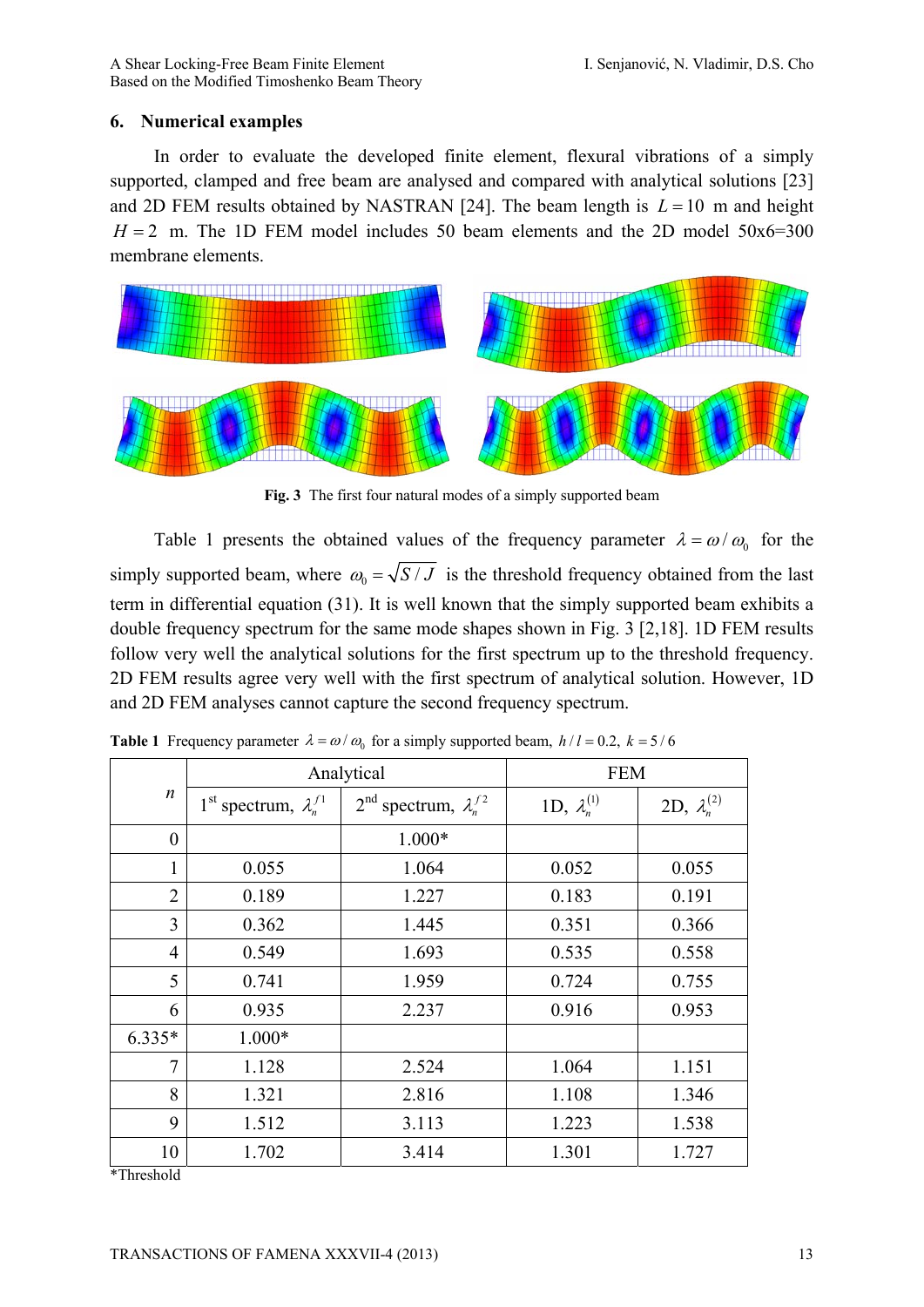Values of frequency parameter for the clamped and the free beam are compared in Table 2 and 3, respectively. Very good agreement between the 1D and 2D FEM results on the one hand and the analytical solutions on the other are shown.

| Mode no.       | Analytical, $\lambda_i$ | <b>FEM</b>            |                       |
|----------------|-------------------------|-----------------------|-----------------------|
|                |                         | 1D, $\lambda_i^{(1)}$ | 2D, $\lambda_i^{(2)}$ |
| 1              | 0.106                   | 0.102                 | 0.107                 |
| 2              | 0.242                   | 0.236                 | 0.247                 |
| 3              | 0.404                   | 0.394                 | 0.412                 |
| $\overline{4}$ | 0.577                   | 0.564                 | 0.590                 |
| 5              | 0.758                   | 0.742                 | 0.775                 |
| 6              | 0.941                   | 0.923                 | 0.960                 |
| $\ast$         | 1.000*                  |                       |                       |
| 7              | 1.066                   | 1.065                 | 1.047                 |
| 8              | 1.123                   | 1.105                 | 1.139                 |
| 9              | 1.235                   | 1.229                 | 1.211                 |
| 10             | 1.314                   | 1.295                 | 1.331                 |

**Table 2** Frequency parameter  $\lambda = \omega / \omega_0$  for a clamped beam,  $h/l = 0.2$ ,  $k = 5/6$ 

\*Threshold

| Mode no.       | Analytical, $\lambda_i$ | <b>FEM</b>            |                       |
|----------------|-------------------------|-----------------------|-----------------------|
|                |                         | 1D, $\lambda_i^{(1)}$ | 2D, $\lambda_i^{(2)}$ |
| 1              | 0.117                   | 0.112                 | 0.116                 |
| $\overline{2}$ | 0.272                   | 0.264                 | 0.273                 |
| 3              | 0.453                   | 0.441                 | 0.455                 |
| 4              | 0.638                   | 0.623                 | 0.642                 |
| 5              | 0.819                   | 0.803                 | 0.825                 |
| 6              | 0.967                   | 0.956                 | 0.967                 |
| $\ast$         | $1.000*$                |                       |                       |
| 7              | 1.070                   | 1.075                 | 1.071                 |
| 8              | 1.097                   | 1.087                 | 1.094                 |
| 9              | 1.272                   | 1.260                 | 1.263                 |
| 10             | 1.279                   | 1.265                 | 1.269                 |

**Table 3** Frequency parameter  $\lambda = \omega / \omega_0$  for a free beam,  $h/l = 0.2$ ,  $k = 5/6$ 

\*Threshold

Table 4 shows the frequency parameter of axial shear vibrations. The finite element developed in Section 5, Eqs. (74) and (75), gives very reliable results.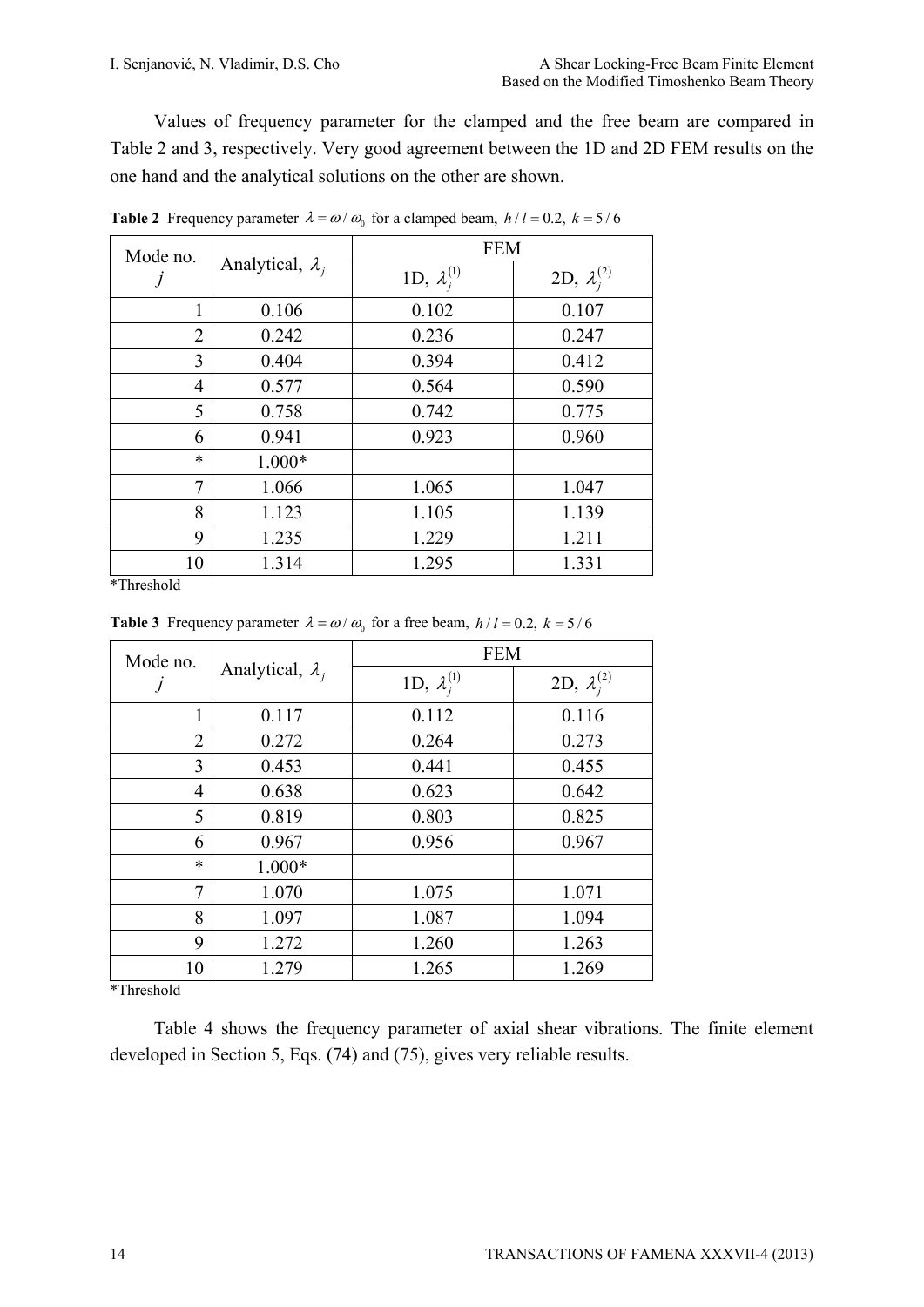#### A Shear Locking-Free Beam Finite Element I. Senjanović, N. Vladimir, D.S. Cho Based on the Modified Timoshenko Beam Theory

| n              | Analytical, $\lambda_n^S$ | 1D FEM, $\lambda_n^{S1}$ |
|----------------|---------------------------|--------------------------|
| 0              | $1.000*$                  |                          |
| 1              | 1.050                     | 1.050                    |
| $\overline{2}$ | 1.188                     | 1.188                    |
| 3              | 1.387                     | 1.388                    |
| 4              | 1.625                     | 1.628                    |
| 5              | 1.888                     | 1.894                    |
| 6              | 2.167                     | 2.177                    |
| 7              | 2.455                     | 2.472                    |
| 8              | 2.751                     | 2.776                    |
| 9              | 3.052                     | 3.088                    |
| 10             | 3.356                     | 3.407                    |

**Table 4** Frequency parameter  $\lambda = \omega / \omega_0$  for axial shear vibrations,  $h/l = 0.2$ ,  $k = 5/6$ 

\*Threshold

# **7. Conclusion**

The Timoshenko beam theory deals with the total deflection and the cross-section rotation as two basic variables. The modified beam theory is an extension of the former from flexural to axial shear vibrations. The main variables are the pure bending deflection and the axial shear slope angle. The modified flexural beam theory is known in literature as an approximate variant of the Timoshenko theory. By a linear transformation of expressions for displacements and sectional forces it is shown that the modified theory is exact as the Timoshenko theory.

The developed sophisticated beam finite element based on the modified and extended Timoshenko beam theory gives very good results, the same as the 2D FEM analysis, when compared to the analytical solutions.

# **ACKNOWLEDGMENT**

This study was supported by the National Research Foundation of Korea (NRF) grant funded by the Korean Government (MEST) through GCRC-SOP (Grant No. 2011-0030669).

# **REFERENCES**

- [1] S.P. Timoshenko, On the transverse vibrations of bars of uniform cross section, *Philosophical Magazine* 43 (1922) 125-131.
- [2] X.F. Li, A unified approach for analysing static and dynamic behaviours of functionally graded Timoshenko and Euler-Bernoulli beams, *Journal of Sound and Vibration* 318 (2008) 1210-1229.
- [3] L. Majkut, Free and forced vibrations of Timoshenko beams described by single differential equation, *Journal of Theoretical and Applied Mechanics*, Warsaw, 47 (1) (2009) 193-210.
- [4] R.E. Nickell, G.A. Secor, Convergence of consistently derived Timoshenko beam finite element, *International Journal for Numerical Methods in Engineering* 5 (1972) 243-253.
- [5] A. Tessler, S.B. Dong, On a hierarchy of conforming Timoshenko beam elements, *Computers and Structures* 14 (1981) 335-344.
- [6] G. Prathap, G.R. Bhashyam, Reduced integration and the shear flexible beam element, *International Journal for Numerical Methods in Engineering* 18 (1982) 195-210.